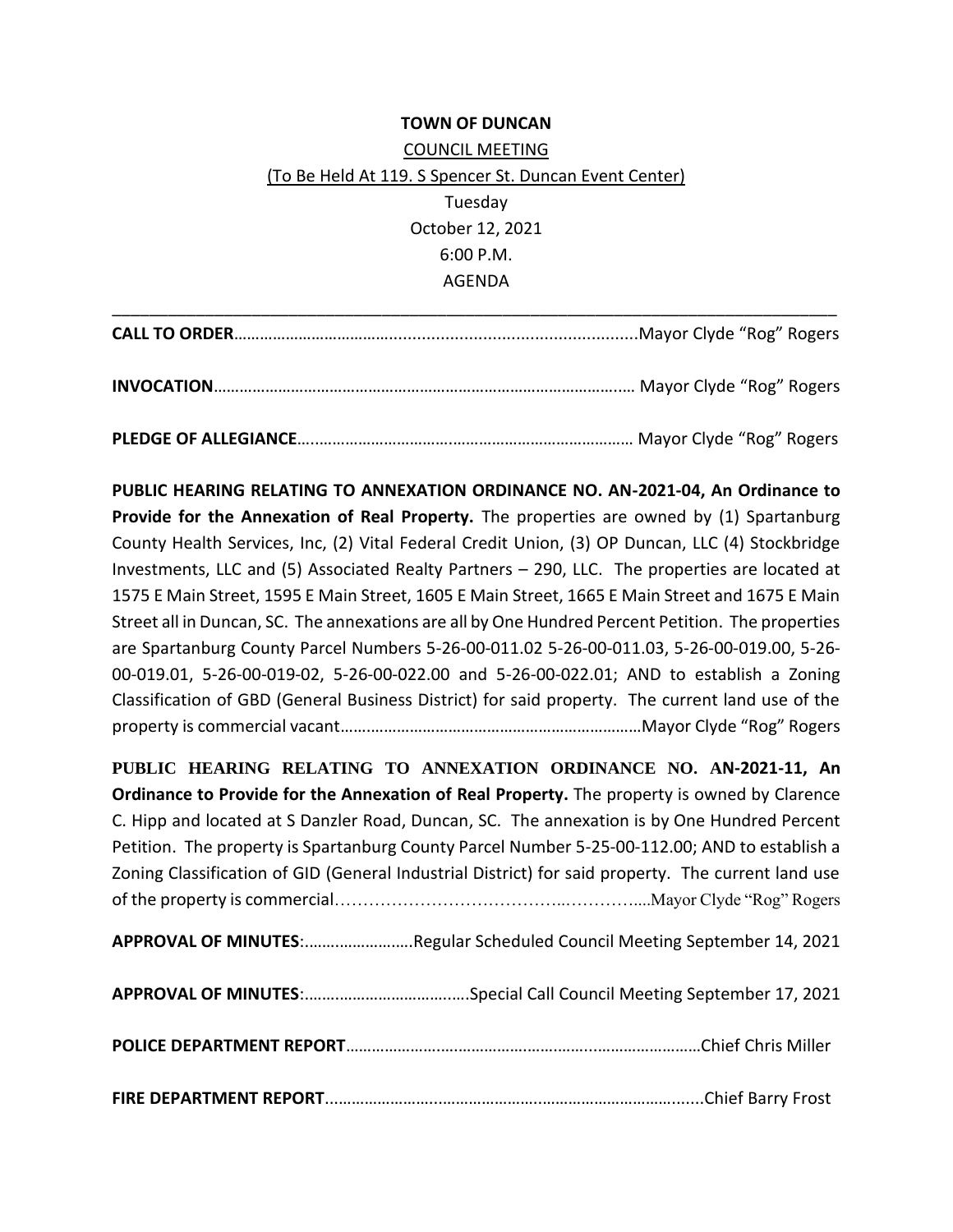|--|--|

**PARKS REPORT**.….…………………...…………………..…………………………...............................Cameron Fant

**FIRST READING OF ANNEXATION ORDINANCE NO. AN-2021-04, An Ordinance to Provide for the Annexation of Real Property.** The properties are owned by (1) Spartanburg County Health Services, Inc, (2) Vital Federal Credit Union, (3) OP Duncan, LLC (4) Stockbridge Investments, LLC and (5) Associated Realty Partners – 290, LLC. The properties are located at 1575 E Main Street, 1595 E Main Street, 1605 E Main Street, 1665 E Main Street and 1675 E Main Street all in Duncan, SC. The annexations are all by One Hundred Percent Petition. The properties are Spartanburg County Parcel Numbers 5-26-00-011.02 5-26-00-011.03, 5-26-00-019.00, 5-26-00-019.01, 5-26- 00-019-02, 5-26-00-022.00 and 5-26-00-022.01; AND to establish a Zoning Classification of GBD (General Business District) for said property. The current land use of the property is commercial vacant…….………………………………………………………………..…………………………………………………Barry Frost

**FIRST READING OF REZONING ORDINANCE NO. RZ-2021-03, An Ordinance to Provide for the Rezoning of Real Property.** The property is currently Zoned GI General Industrial District. The current land use of the property is Industrial vacant. The proposed zoning of this property is RM-16 Residential Multi-Family District. J&R Properties of Spartanburg LLC are the owners of property located on 0 S. Danzler Rd. Duncan. RZ-2021-03 is more particularly described as Spartanburg County Parcel Number 5-25-00-034.00……………………………………………...……Barry Frost

**FIRST READING OF ORDINANCE NO. 20211012-01**, an Ordinance authorizing the Infrastructure Development Agreement by and between The Town of Duncan, South Carolina and Project Tyger Ridge; and Other Matters Related Thereto………………………..………….…………………………………Barry Frost

**FIRST READING OF ORDINANCE NO. 20211012-02**, an Ordinance to Amend The Town of Duncan, South Carolina Code of Ordinances Chapter 14 Sec. 14-19 thru 14-68 Business License to adopt the SC Municipal Association's model ordinance for the new South Carolina Business License rules and Other Matters Related Thereto…………………………………..………….……………………………Cameron Fant

**SECOND READING OF ORDINANCE NO. 20210914-01**, an Ordinance authorizing the Infrastructure Reimbursement Agreement by and between The Town of Duncan, South Carolina and RG Frontage, LLC; and Other Matters Related Thereto ………….………………………..……Cameron Fant

**RESOLUTION # R-20211012-01** A Resolution to allow the Town Administrator to purchase a utility vehicle for Shipwreck Cove at a cost not to exceed \$7,500 using funds from the sale of a golf cart and funds from the waterpark account…………………………...…………….……….…….………Cameron Fant